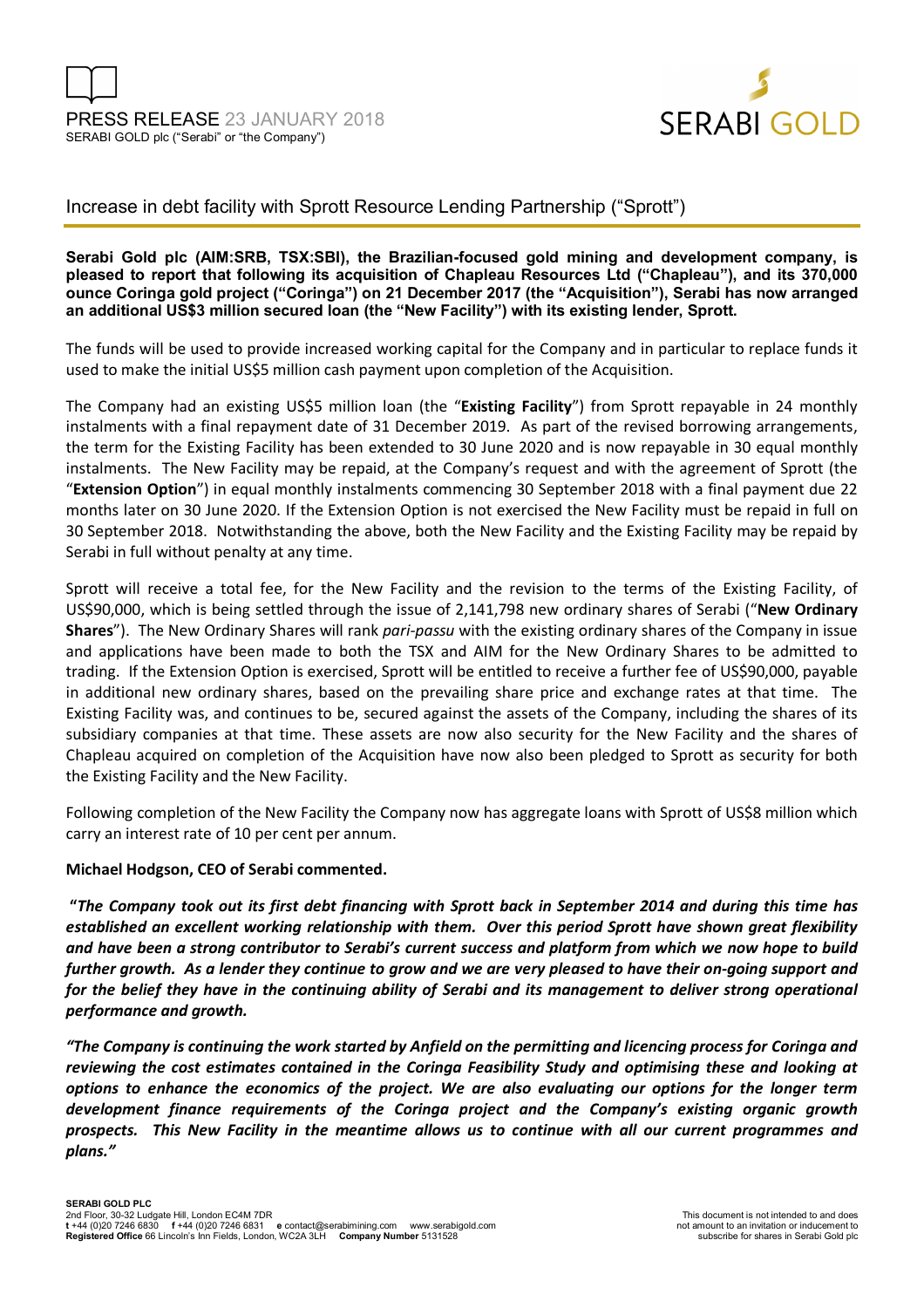



#### **Dušan Petković, Principal at Sprott commented.**

*"As one of the largest investors dedicated to the natural resource sector, Sprott is excited to continue its partnership with Serabi. Our partnership with the Serabi team is consistent with our strategy of supporting exceptional management teams with innovative and flexible capital."* 

The 2,141,798 New Ordinary Shares, which have been issued at a price of 3.0375 pence per New Ordinary Share, are expected to be admitted to trading on AIM on 26 January 2018.

#### **Total Voting Rights**

Following the issue of the New Ordinary Shares, the Company's issued share capital will consist of 700,843,570 Ordinary Shares, with voting rights. This figure may be used by shareholders in the Company as the denominator for the calculation by which they will determine if they are required to notify their interest in, or a change to their interest in, the share capital of the Company under the Financial Conduct Authority's Disclosure Guidance and Transparency Rules and pursuant to Regulation 23 of the Company's articles of association. The Company does not hold any Ordinary Shares in treasury.

#### **Enquiries**

**SERABI GOLD plc** 

**Clive Line** t +44 (0)20 7246 6830<br>Finance Director **m** +44 (0)7710 151692

**Michael Hodgson t** +44 (0)20 7246 6830 Chief Executive **m** +44 (0)7799 473621

m +44 (0)7710 151692

**e** contact@serabigold.com

www.serabigold.com

**BEAUMONT CORNISH Limited** 

**Nominated Adviser & Financial Adviser**  Roland Cornish **t** +44 (0)20 7628 3396 Michael Cornish **t** +44 (0)20 7628 3396

#### **PEEL HUNT LLP**

## **UK Broker**

Chris Burrows **t** +44 (0)20 7418 8900

**Blytheweigh UK Financial PR** 

Tim Blythe **t** +44 (0)20 7138 3204 Camilla Horsfall **t** +44 (0)20 7138 32

Ross Allister **t** +44 (0)20 7418 8900

Copies of this announcement are available from the Company's website at www.serabigold.com.

Neither the Toronto Stock Exchange, nor any other securities regulatory authority, has approved or disapproved of the contents of this announcement.

**This announcement is inside information for the purposes of Article 7 of Regulation 596/2014.** 

**The person who arranged for the release of this announcement on behalf of the Company was Clive Line, Director.**